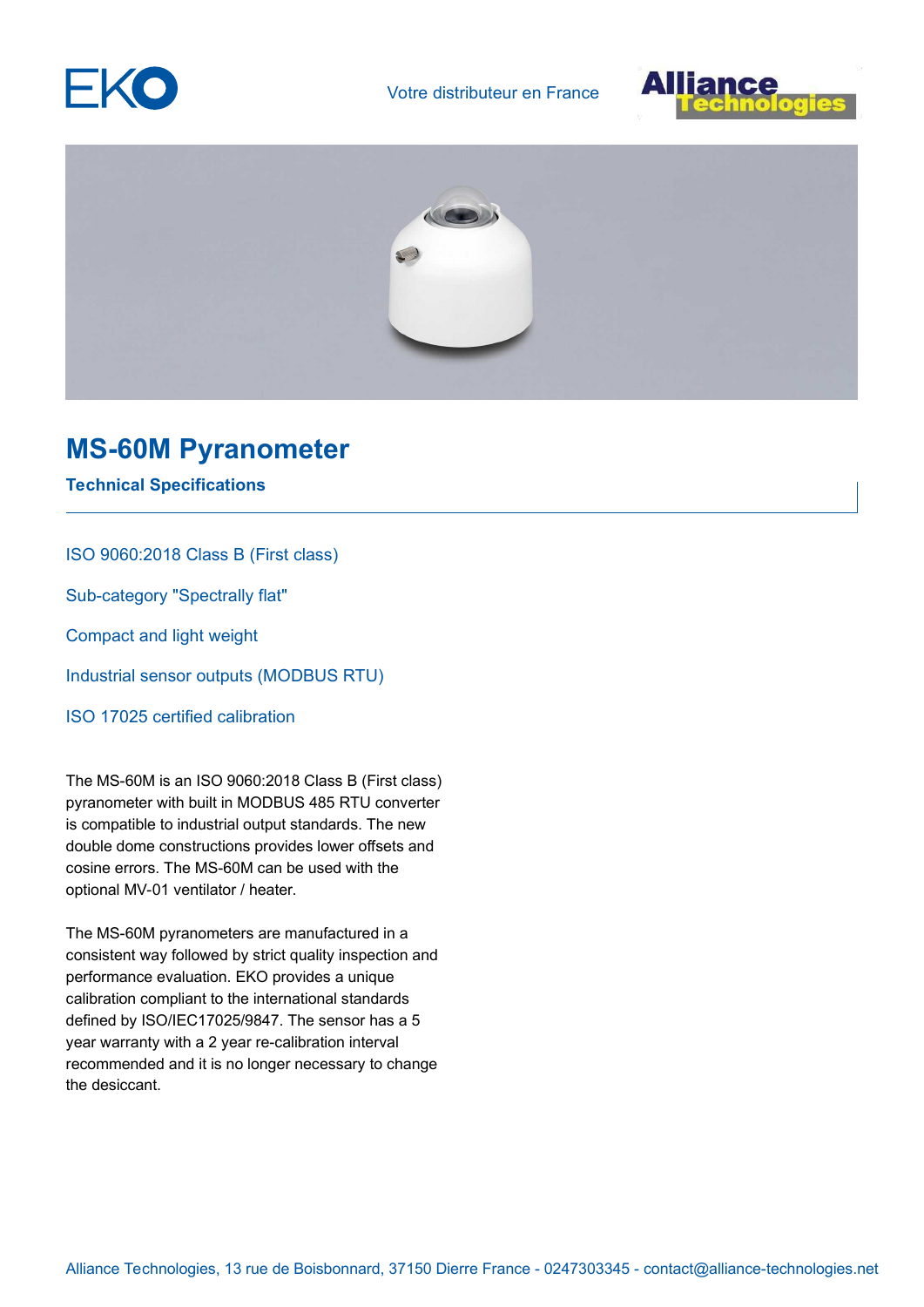



|                                              | <b>MS-60M</b>               |
|----------------------------------------------|-----------------------------|
| ISO 9060:2018                                | <b>Class B</b>              |
| ISO 9060:2018                                | (First Class)               |
| <b>Sub-category "Spectrally flat"</b>        | Compliant                   |
| <b>Sub-category "Fast response"</b>          | Not compliant               |
| <b>Output</b>                                | Digital (Modbus RTU)        |
| <b>Response time 95%</b>                     | $<$ 18 Sec.                 |
| Zero off-set a) 200W/m <sup>2</sup>          | $+/- 5$ W/m <sup>2</sup>    |
| Zero off-set b) 5K/hr                        | $+/- 2$ W/m <sup>2</sup>    |
| <b>Complete zero off-set c)</b>              | $+/- 7$ W/m <sup>2</sup>    |
| Non-stability change/1 year                  | $+/- 1.5 \%$                |
| Non-linearity at 1000W/m <sup>2</sup>        | $+/- 1 %$                   |
| Directional response at 1000W/m <sup>2</sup> | $+/- 18$ W/m <sup>2</sup>   |
| <b>Spectral error</b>                        | $+/- 0.2 \%$                |
| Temperature response -10°C to 40°C           | $+/- 2 %$                   |
| Temperature response -20°C to 50°C           | $+/- 2%$                    |
| Tilt response at 1000W/m <sup>2</sup>        | $+/- 1 %$                   |
| <b>Sensitivity</b>                           |                             |
| <b>Operating temperature range</b>           | $-40 - 80 °C$               |
| <b>Irradiance range</b>                      | $0 - 2000$ W/m <sup>2</sup> |
| <b>Wavelength range</b>                      | 285 - 3000 nm (50% points)  |
| <b>Power supply</b>                          | 12 - 24 VDC                 |
| <b>Power consumption</b>                     | $0.2 - 0.3$ W               |
| <b>Ingress protection IP</b>                 | 67                          |